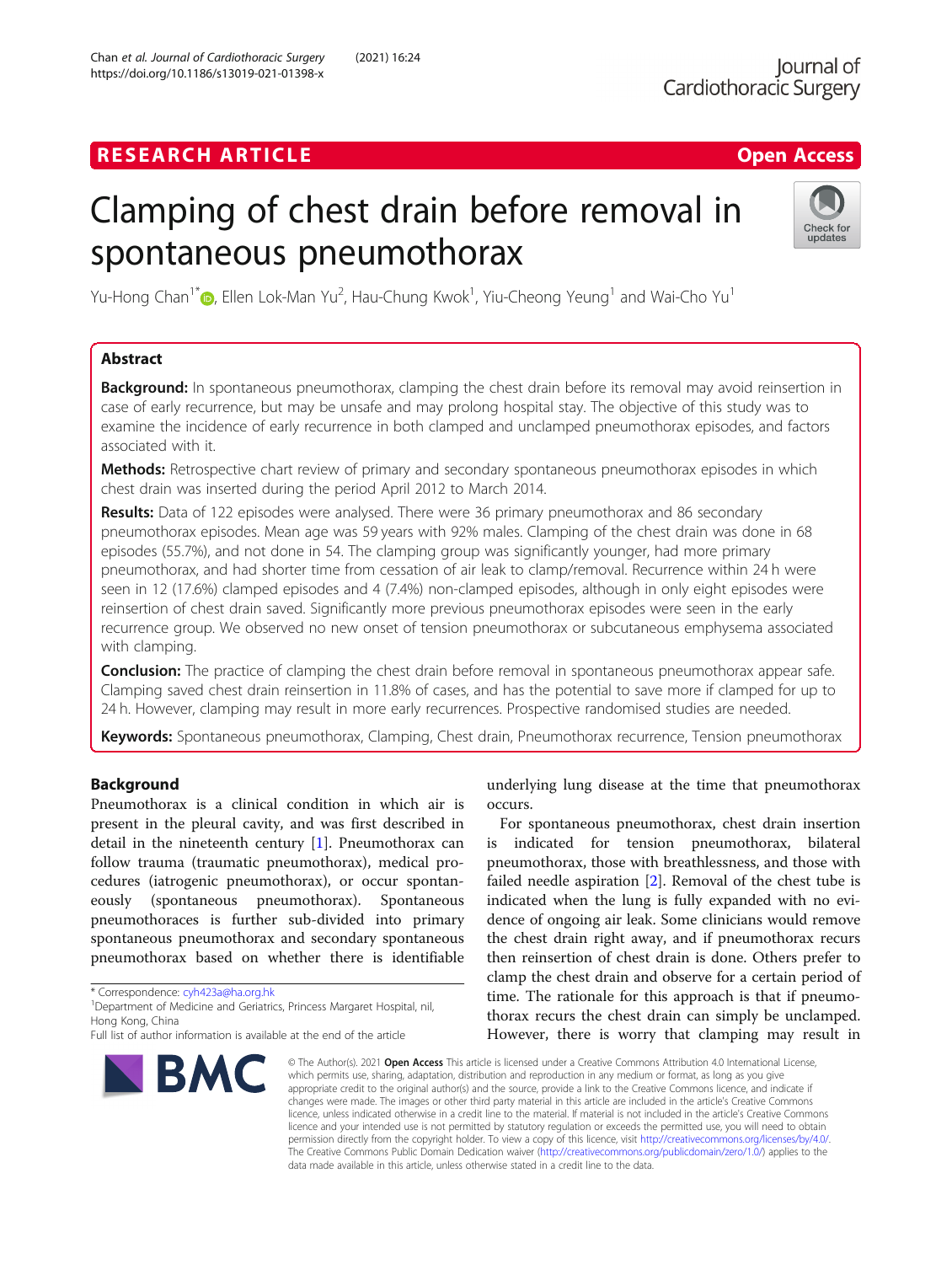tension pneumothorax or subcutaneous emphysema [\[3](#page-6-0), [4\]](#page-6-0), and this practice may prolong hospital stay [\[5](#page-6-0)].

The 2003 British Thoracic Society guidelines advise that "A chest tube which is not bubbling should not usually be clamped", adding that such practice is acceptable under the supervision of nursing staff who are trained in the management of chest drains and who have instructions to unclamp the chest drain in the event of any clinical deterioration [[6\]](#page-6-0). The 2010 British Thoracic Society guidelines simply omitted to mention clamping practice [[2\]](#page-6-0). On the other hand, the Belgian guidelines in 2005 recommended that "In case of doubt, a few hours of clamping with Chest X-ray (CXR) control is indicated" (by panel consensus judgement) [\[7](#page-6-0)]. A survey conducted by the American College of Chest Physicians showed that 47% of clinicians perform clamping for primary spontaneous pneumothorax and 59% perform clamping for secondary pneumothorax, with marked variation in practices among pulmonologists and surgeons [\[8](#page-6-0)]. A local multi-centre retrospective study revealed that clamping was done in 43% of pneumothorax episodes [[9\]](#page-6-0). The diverse practice reflects the lack of good scientific data to provide guidance for the clinician. We have therefore performed a study to examine the efficacy and safety of clamping the chest drain before removal to provide some preliminary data for design of more definitive clinical trials.

# **Methods**

This was a retrospective study conducted in a single acute hospital in Hong Kong. A list of discharge episodes with patient age 18 or older, with any diagnosis of "pneumothorax" (ICD 9: 512.x), and with discharge date between 1st April 2012 to 31st March 2014 was obtained. Chart review was performed for each episode. Exclusion criteria were iatrogenic or traumatic aetiology, chest drain not inserted, patient discharged with the chest drain in-situ (transferred out, sent home, death), significant concomitant pleural effusion which affected management of the chest drain, trapped lung, incorrect coding (patient did not have pneumothorax), and insufficient data.

For eligible patients, relevant demographic and clinical data were collected. Estimation of size of pneumothorax was according to Collins's method [[10\]](#page-6-0). The CXR prior to clamping or removal of the CD was reviewed to ensure that the lung had in fact fully expanded. Whether or not clamping was done was recorded. The primary outcome was recurrence of pneumothorax within 24 h with or without clamping. Secondary outcomes were proportion of chest drain reinsertion saved by clamping, and incidence of events thought to be possibly related to clamping, including new onset of tension pneumothorax and subcutaneous emphysema.

The incidence of pneumothorax recurrence within 24 h with 95% confidence interval was calculated. Independent t-test, Mann-Whitney U test, Pearson's chisquare test or Fisher's exact test were used to compare subjects' socio-demographic and clinical factors between clamping group and non-clamping group, as well as between early recurrence and late or no recurrence cases. Statistical analyses were performed using SPSS 22.0 for Windows (IBM Corp., Armonk, New York) and statistical significance was set at  $p < 0.05$ .

The study was approved by the Kowloon West Cluster Research Ethics Committee of Hong Kong Hospital Authority.

# Results

Between April 2012 and March 2014, there were 321 discharge episodes with diagnosis of "pneumothorax". Among them, 109 episodes were excluded because of non-spontaneous pneumothorax diagnosis, incorrect coding, or with missing data. Of the remaining 212 episodes of spontaneous pneumothorax, 90 were excluded, mainly because the patient was transferred out with the chest tube, or chest tube was not inserted. Data of the remaining 122 episodes were analysed. Details are shown in Fig. [1](#page-2-0).

The mean age of the cohort was 59.2 years. The majority were males (91.8%) and had secondary pneumothorax (70.5%). Of the 86 secondary pneumothorax episodes, 70 (81.4%) had chronic obstructive pulmonary disease with or without other lung conditions. Pneumothorax was loculated in three of 36 primary pneumothorax episodes and 70 of 86 secondary pneumothorax episodes. For the 49 episodes of non-loculated pneumothoraces, mean size immediately before chest tube insertion was 56.6% of the hemithorax volume (range 14.5–100%). Other details are shown in Table [1](#page-3-0).

In 68 episodes (55.7%) the chest drain was clamped prior to removal, while in the remainder (54, 44.3%) it was removed without clamping. By univariable analysis, the clamping group was significantly younger, had more primary pneumothorax episodes, shorter time from cessation of air leak to clamp/removal, and fewer episodes managed in non-medical ward setting. All other demographic and disease metrics were comparable. (Table [1](#page-3-0)). Multivariable analysis was not performed because of the small sample size. For those with clamping, new development of tension pneumothorax, subcutaneous emphysema, and displacement of the chest tube were not seen.

Recurrence of pneumothorax within 24 h occurred in 16 episodes (13.1, 95% CI 8.2–20.2%), with 12 in the clamping group  $(17.4\% \text{ of } 68)$ , and 4 in the nonclamping group (7.4% of 54). The difference was not statistically significant ( $p = 0.096$ ). The time from clamping or removal of the chest drain to detection of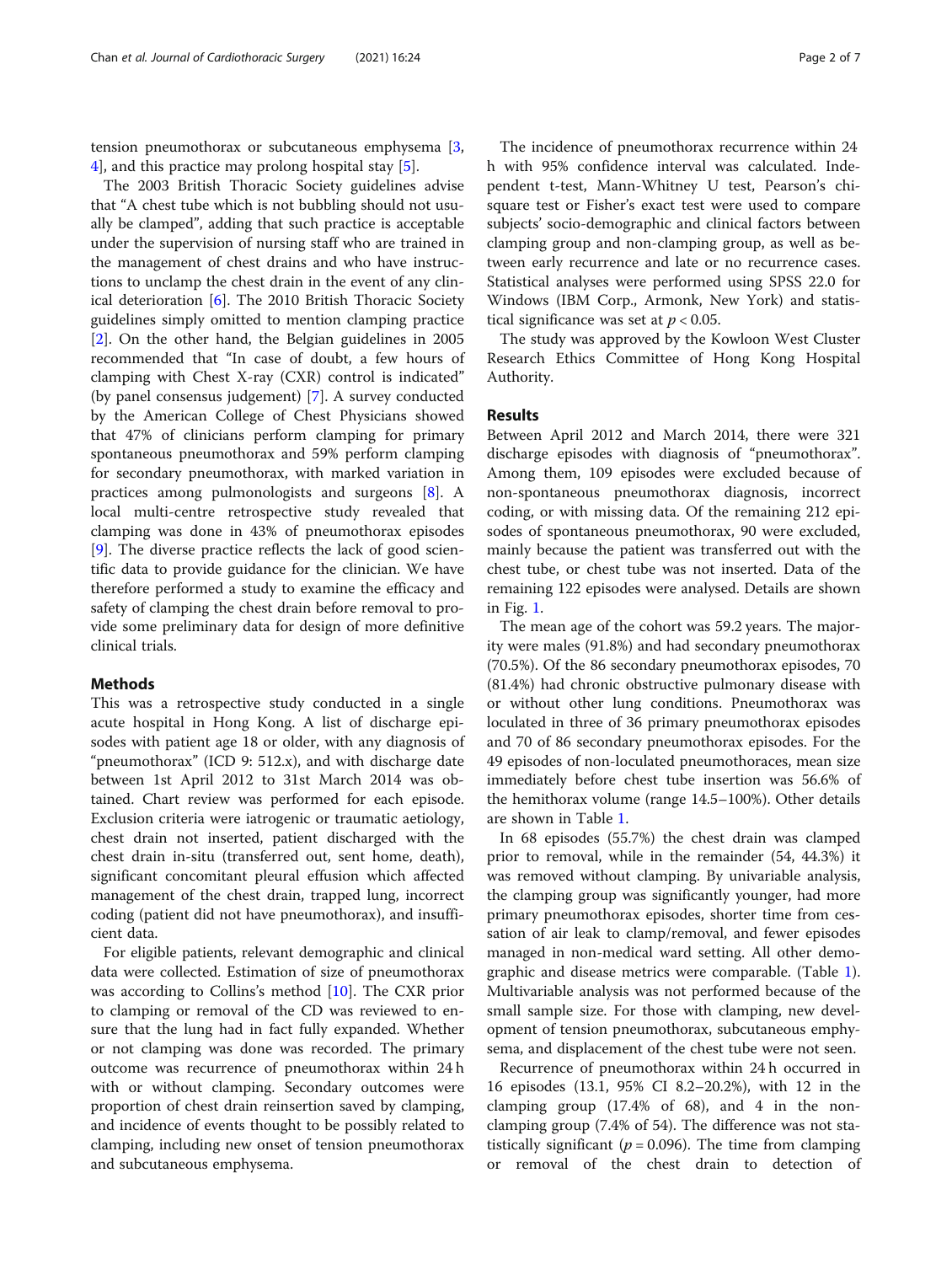<span id="page-2-0"></span>

pneumothorax recurrence for these 16 episodes were depicted in Fig. [2.](#page-4-0) Of the 12 clamped episodes, chest drain re-insertion was saved in eight episodes (11.8% of 68, 95% CI 6.1–21.5%). For the remaining four episodes, one (episode 3 in Fig. [2\)](#page-4-0) had pneumothorax recurrence detected at 3.22 h, but the chest drain was nonetheless removed. In three episodes (7, 9, 11 in Fig. [2](#page-4-0)) the first CXR showed no recurrence of pneumothorax, and their chest drains were duly removed. Incidentally, episode 12 had first CXR at 3 h showing no recurrence of pneumothorax, but the chest drain was retained and clamping continued. CXR at 23.45 h showed recurrence of pneumothorax, and the chest drain was unclamped.

When comparing the demographic and clinical characteristics between those with pneumothorax recurrence within 24 h and the rest of the cohort, there was significantly more previous pneumothorax episodes in the early recurrence group. All other parameters were essentially comparable. (Table [2\)](#page-5-0).

# **Discussion**

With the lack of international guidelines on clamping prior to removal of chest drains in spontaneous pneumothorax, it is hardly surprising that clinical practice varies widely between different places in the world, and even within individual institutions. Clamping rate varies from "infrequent" in a London teaching hospital [[11\]](#page-6-0), "very occasionally" in City Hospital, Nottingham, United Kingdom [[12](#page-6-0)], and 24% in Ulster Hospital, Northern Ireland [\[13](#page-6-0)], to more than half in studies performed in the Czech Republic [\[14](#page-6-0)], Wales [\[15\]](#page-6-0), and the United States [[8\]](#page-6-0). The clamping rate in this study is 56%.

Thus, although some authors rejected this practice on grounds that it prolongs hospital stay and could be dangerous [[3](#page-6-0)–[5\]](#page-6-0), physicians and surgeon around the world continue to do it without apparent problem.

In our cohort of 68 episodes with chest tube clamping, no new tension pneumothorax or subcutaneous emphysema were seen. This is in agreement with our clinical experience that such events are exceedingly uncommon. The claim that clamping of the chest drain may result in tension pneumothorax was not supported by good rationale [\[16](#page-6-0)]. Indeed, we have been unable to find a single case report of onset of tension pneumothorax or subcutaneous emphysema following clamping of the chest drain after detailed literature search.

Hong Kong do not have a regional guideline on clamping practice, and whether clamping is done is left to individual clinician preference. We have not done a survey to examine the rationale of their choices, and we are not aware of published data in this area. By univariable analysis, the clamping group has significantly younger patients, more primary pneumothorax cases, and shorter time from cessation of air leak to chest drain intervention. These three metrics are likely related in that patients with primary spontaneous pneumothorax are younger and has fewer medical pleurodesis performed, hence the short time from cessation of air leak to intervention to remove the chest drain. There was in fact higher proportion of pleurodesis episode in the unclamped group, though the different was not statistically significant. This observation may be explained by the perceived lower chance of early recurrence with longer time from cessation of air leak. Nevertheless, these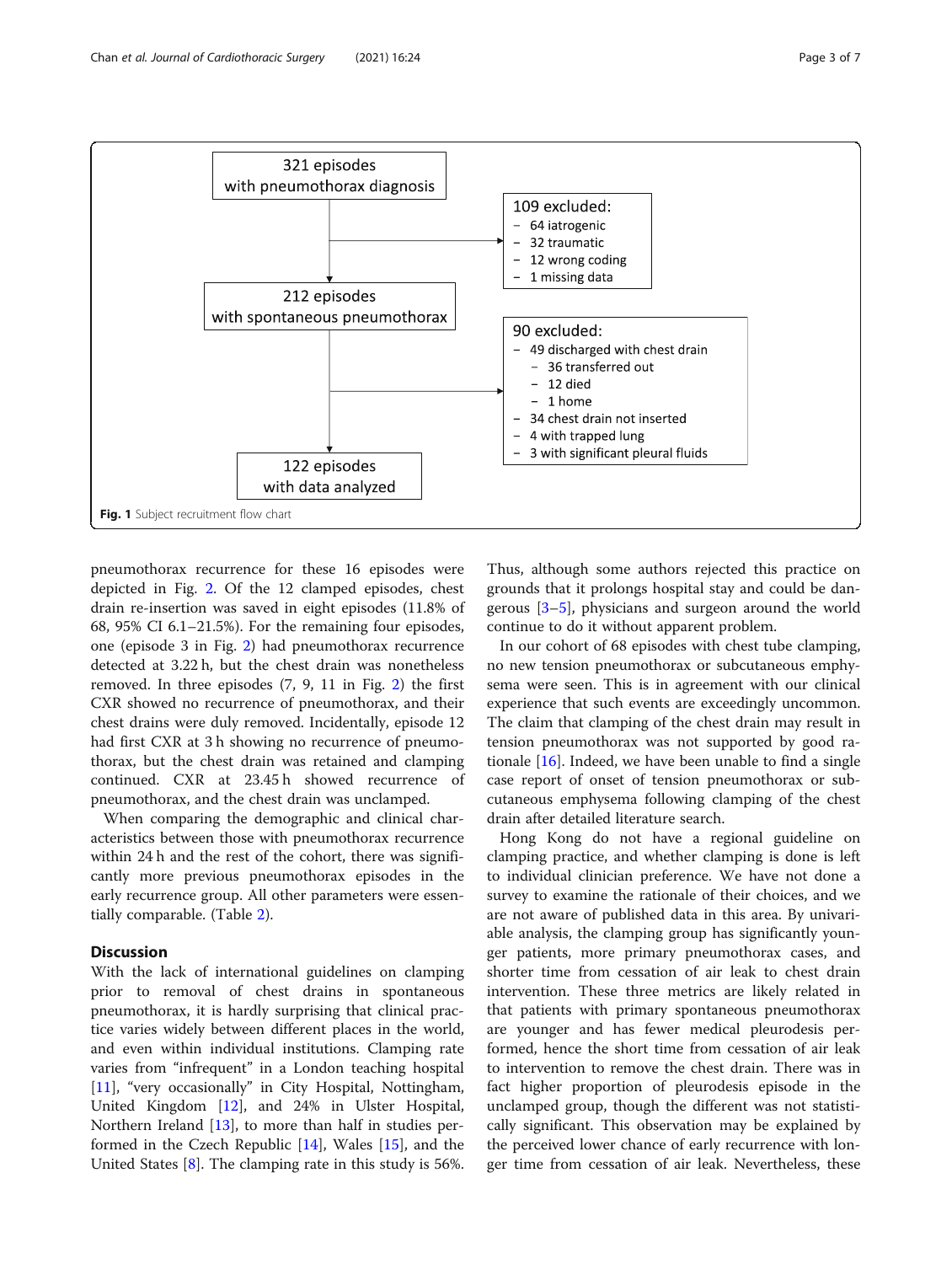# <span id="page-3-0"></span>Table 1 Baseline characteristics of subjects with and without clamping of chest tube before removal

|                                                                               | All             |                                | Clamping of chest tube |                                            |                 |                                      | <b>P</b> -<br>value* |                      |     |        |    |        |    |        |       |
|-------------------------------------------------------------------------------|-----------------|--------------------------------|------------------------|--------------------------------------------|-----------------|--------------------------------------|----------------------|----------------------|-----|--------|----|--------|----|--------|-------|
| Age (year)                                                                    |                 | $(n = 122)$<br>$59.2 \pm 22.9$ |                        | <b>No</b><br>$(n = 54)$<br>$64.8 \pm 20.1$ |                 | Yes<br>$(n = 68)$<br>$54.8 \pm 24.1$ |                      |                      |     |        |    |        |    |        |       |
|                                                                               |                 |                                |                        |                                            |                 |                                      |                      | Male sex             | 112 | (91.8) | 49 | (90.7) | 63 | (92.6) | 0.749 |
|                                                                               |                 |                                |                        |                                            |                 |                                      |                      | Smoking <sup>a</sup> |     |        |    |        |    |        | 0.284 |
| Never                                                                         | 20              | (16.5)                         | 6                      | (11.3)                                     | 14              | (20.6)                               |                      |                      |     |        |    |        |    |        |       |
| Ex-smoker                                                                     | 69              | (57.0)                         | 34                     | (64.2)                                     | 35              | (51.5)                               |                      |                      |     |        |    |        |    |        |       |
| Current smoker                                                                | 32              | (26.4)                         | 13                     | (24.5)                                     | 19              | (27.9)                               |                      |                      |     |        |    |        |    |        |       |
| Charlson comorbidity index                                                    | $1.8 \pm 2.0$   |                                | $1.7 \pm 2.0$          |                                            | $1.9 \pm 2.1$   |                                      | 0.484                |                      |     |        |    |        |    |        |       |
| Secondary pneumothorax                                                        | 86              | (70.5)                         | 46                     | (85.2)                                     | 40              | (58.8)                               | 0.002                |                      |     |        |    |        |    |        |       |
| Side of pneumothorax                                                          |                 |                                |                        |                                            |                 |                                      | 0.570                |                      |     |        |    |        |    |        |       |
| Right                                                                         | 47              | (38.5)                         | 23                     | (42.6)                                     | 24              | (35.3)                               |                      |                      |     |        |    |        |    |        |       |
| Left                                                                          | 74              | (60.7)                         | 31                     | (57.4)                                     | 43              | (63.2)                               |                      |                      |     |        |    |        |    |        |       |
| Bilateral                                                                     | 1               | (0.8)                          | 0                      |                                            | $\mathbf{1}$    | (1.5)                                |                      |                      |     |        |    |        |    |        |       |
| Size of pneumothorax <sup>b</sup>                                             | $56.6 \pm 24.9$ |                                | $53.0 \pm 26.0$        |                                            | $59.1 \pm 24.2$ |                                      | 0.404                |                      |     |        |    |        |    |        |       |
| No. of previous episodes                                                      |                 |                                |                        |                                            |                 |                                      | 0.229                |                      |     |        |    |        |    |        |       |
| $\mathbb O$                                                                   | 75              | (61.5)                         | 35                     | (64.8)                                     | 40              | (58.8)                               |                      |                      |     |        |    |        |    |        |       |
| $\mathbf{1}$                                                                  | 29              | (23.8)                         | 15                     | (27.8)                                     | 14              | (20.6)                               |                      |                      |     |        |    |        |    |        |       |
| $\overline{2}$                                                                | 10              | (8.2)                          | $\overline{2}$         | (3.7)                                      | 8               | (11.8)                               |                      |                      |     |        |    |        |    |        |       |
| $\geq$ 3                                                                      | 8               | (6.6)                          | $\overline{2}$         | (3.7)                                      | $\,$ 6 $\,$     | (8.8)                                |                      |                      |     |        |    |        |    |        |       |
| Total no. of chest tube(s)                                                    |                 |                                |                        |                                            |                 |                                      | 0.211                |                      |     |        |    |        |    |        |       |
| 1                                                                             | 106             | (86.9)                         | 44                     | (81.5)                                     | 62              | (91.2)                               |                      |                      |     |        |    |        |    |        |       |
| $\overline{2}$                                                                | 11              | (9.0)                          | 6                      | (11.1)                                     | 5               | (7.4)                                |                      |                      |     |        |    |        |    |        |       |
| $\geq$ 3                                                                      | 5               | (4.1)                          | 4                      | (7.4)                                      | $\mathbf{1}$    | (1.5)                                |                      |                      |     |        |    |        |    |        |       |
| Prior medical pleurodesis                                                     | 61              | (50)                           | 29                     | (53.7)                                     | 32              | (47.1)                               | 0.466                |                      |     |        |    |        |    |        |       |
| Type of chest tube                                                            |                 |                                |                        |                                            |                 |                                      | 0.456                |                      |     |        |    |        |    |        |       |
| $\geq$ fr 18                                                                  | 70              | (57.4)                         | 29                     | (53.7)                                     | 41              | (60.3)                               |                      |                      |     |        |    |        |    |        |       |
| fr <sub>12</sub>                                                              | 51              | (41.8)                         | 24                     | (44.4)                                     | 27              | (39.7)                               |                      |                      |     |        |    |        |    |        |       |
| fr 8                                                                          | $\mathbf{1}$    | (0.8)                          | 1                      | (1.9)                                      | $\mathbf 0$     |                                      |                      |                      |     |        |    |        |    |        |       |
| Clinical setting                                                              |                 |                                |                        |                                            |                 |                                      | 0.006                |                      |     |        |    |        |    |        |       |
| Medical                                                                       | 116             | (95.1)                         | 48                     | (88.9)                                     | 68              | (100)                                |                      |                      |     |        |    |        |    |        |       |
| Non-medical                                                                   | 6               | (4.9)                          | 6                      | (11.1)                                     | 0               |                                      |                      |                      |     |        |    |        |    |        |       |
| Duration of cessation of air leak before clamping/removal (hour) <sup>d</sup> |                 | $45.3 \pm 33.6$                |                        | $58.3 \pm 37.5$                            |                 | $35.3 \pm 26.5$                      |                      |                      |     |        |    |        |    |        |       |
| Duration of drainage (day)                                                    | $10.5 \pm 13.5$ |                                | $12.2 \pm 15.7$        |                                            | $9.1 \pm 11.3$  |                                      | 0.228                |                      |     |        |    |        |    |        |       |

Data are presented as mean  $\pm$  SD or count (%)

\* Independent t-test, Pearson's chi-square test or Fisher's exact test  $a$  n (non-clamping) = 53

b For non-loculated pneumothorax only: n (non-clamping) = 20, n (clamping) = 29

 $<sup>d</sup>$  n (non-clamping) = 52, n (clamping) = 67</sup>

findings need to be examined in larger studies. All six episodes managed in non-medical wards did not have clamping done, and this reflects the clinical practice of non-medical specialties in our hospital.

There were 16 pneumothorax recurrences occurring within 24 h of the decision to either remove or clamp the chest drain. By univariable analysis, these 16 cases

had significantly higher proportion of recurrent pneumothorax cases, but this need to be confirmed by more data. In only eight episodes (11.8% of 68 episodes) were re-insertion of the chest drain saved, as detailed in the results section. Had all 68 episodes been clamped for up the 24 h, the remaining four episodes might have been saved from chest drain reinsertion as well, elevating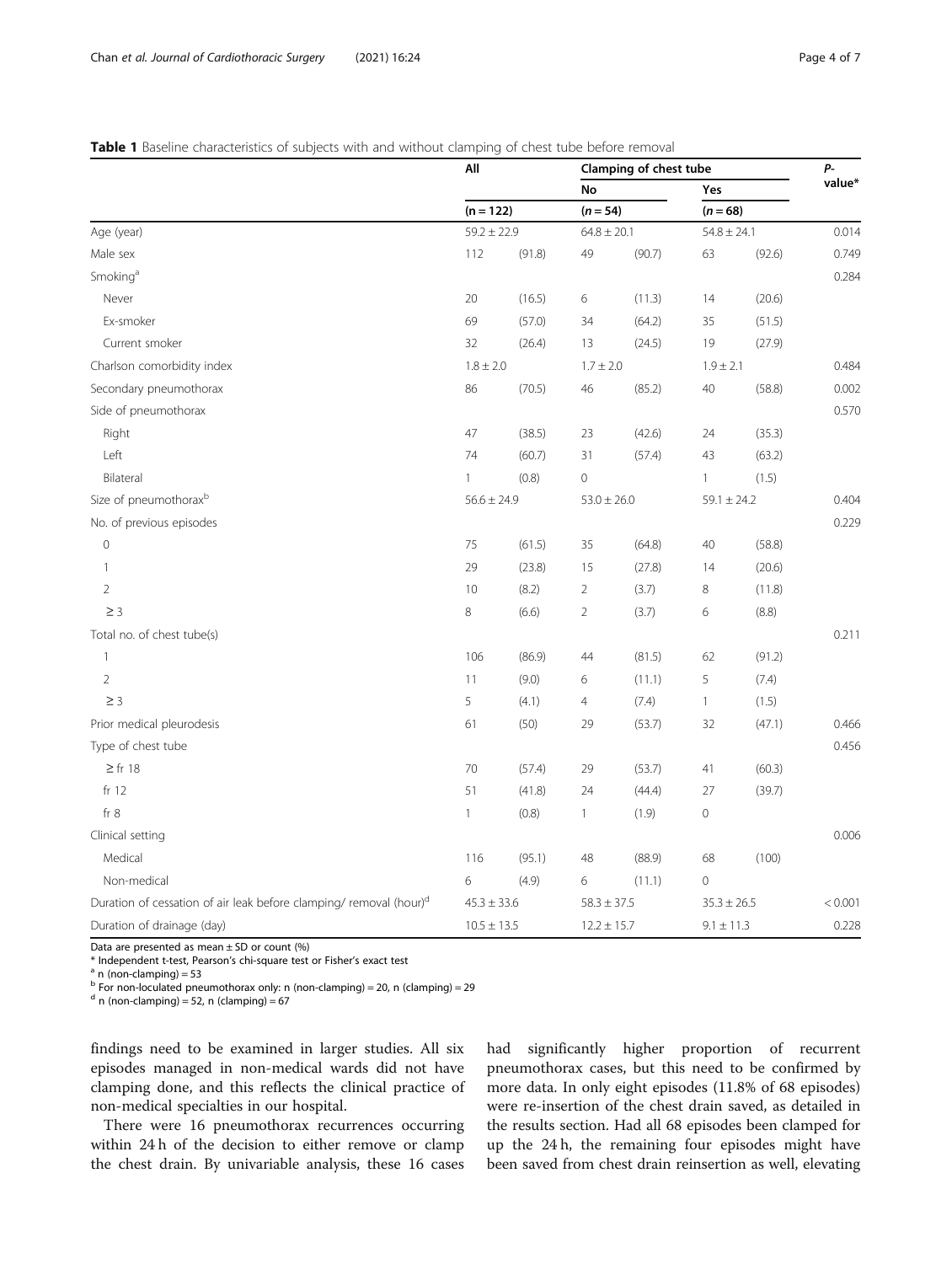

<span id="page-4-0"></span>

the proportion to 17.6%. Are these benefits worth the cost of the inevitable increase in length of hospital stay for the over 80% of clamped cases without early recurrence? Further studies with cost-effectiveness considerations is needed.

We could find only one report in the literature which is similar to our study. It involved 243 trauma patient with pneumothorax, haemothorax, or both [\[17](#page-6-0)]. One hundred and thirty-four patients (55.1%) underwent clamping and 109 did not. Thirteen patients (9.7% of clamping group) had recurrence shown in the CXR taken at 6 h and required unclamping. A further nine patients (6.7%) who had passed the clamping trial required reinsertion of chest drain later. No adverse events related to clamping was observed. Although the disease entities are not the same, the main findings are very similar to our study, in particular that CXR taken at 6 h is likely to miss a significant number of early recurrence cases. Interestingly, in the study by Funk et al. only five (4.6%) who did not undergo clamping had early pneumothorax recurrence requiring reinsertion of the chest drain, which is significantly fewer than the 22 patients (16.4%) in the clamping group. This trend is also observed in our study. Whether clamping is associated

with increased risk of early pneumothorax recurrence may be worthy of further exploration.

There are limitations to our study. Firstly, clamped and unclamped cases were not randomised. It follows that comparisons between these two groups, particularly the clinical outcome, should be interpreted with caution. Secondly, being a retrospective study, some data, especially the exact time of cessation of air leak, may not be entirely accurate. Thirdly, there was no standard management protocol so that data like CXR time postintervention varied widely. Fourthly, the vast majority of patient were males hence the data may not apply to females. Fifthly, to mix up primary and secondary pneumothorax cases in the same cohort may be problematic, as these two disease entities are different in many clinical aspects. Finally, the sample size is not large enough for more stringent statistical handling of the data, so that many of the findings can only be considered preliminary.

# **Conclusions**

In conclusion, for spontaneous pneumothoraces, clamping of chest drains before removal appear safe. Clamping as per current clinical practice saves reinsertion of the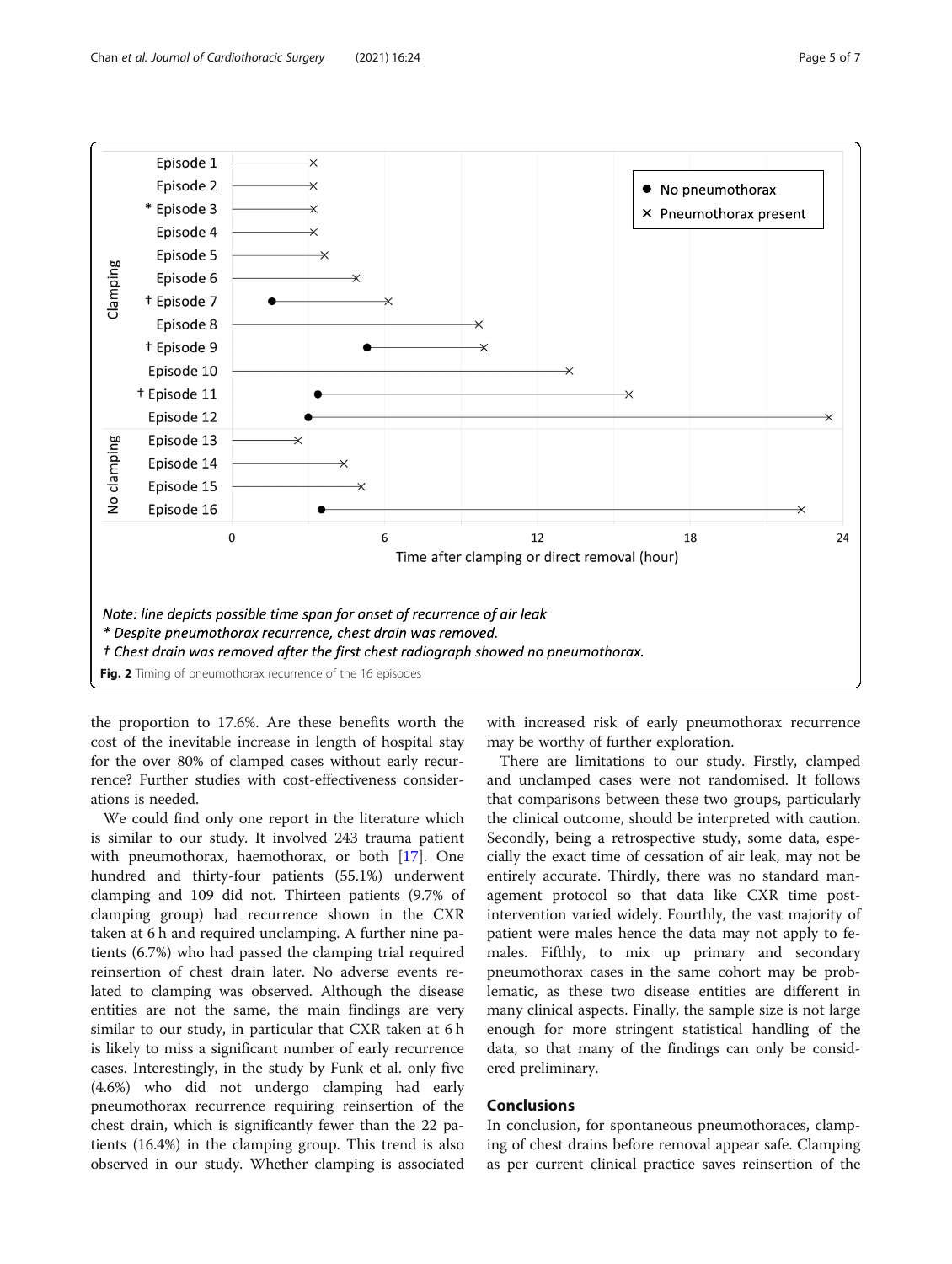# <span id="page-5-0"></span>**Table 2** Comparison between subjects with and without recurrence within 24 h ( $n = 122$ )

|                                                                   | Early recurrence (within 24 h) |        |                 |                 |       |  |
|-------------------------------------------------------------------|--------------------------------|--------|-----------------|-----------------|-------|--|
|                                                                   | No                             |        | Yes             |                 |       |  |
|                                                                   | $(n = 106)$                    |        | $(n = 16)$      | $61.4 \pm 24.3$ |       |  |
| Age (year)                                                        | $58.9 \pm 22.7$                |        |                 |                 |       |  |
| Male sex                                                          | 98                             | (92.5) | 14              | (87.5)          | 0.619 |  |
| Smoking <sup>a</sup>                                              |                                |        |                 |                 | 1.000 |  |
| Never                                                             | 18                             | (17.1) | $\overline{2}$  | (12.5)          |       |  |
| Ex-smoker                                                         | 59                             | (56.2) | 10              | (62.5)          |       |  |
| Current smoker                                                    | 28                             | (26.7) | $\overline{4}$  | (25)            |       |  |
| Charlson comorbidity index                                        | $1.8 \pm 2.1$                  |        | $1.9 \pm 1.9$   |                 | 0.581 |  |
| Secondary pneumothorax                                            | 74                             | (69.8) | 12              | (75)            | 0.776 |  |
| Side of pneumothorax                                              |                                |        |                 |                 | 0.644 |  |
| Right                                                             | 42                             | (39.6) | 5               | (31.3)          |       |  |
| Left                                                              | 63                             | (59.4) | 11              | (68.8)          |       |  |
| Bilateral                                                         | $\mathbf{1}$                   | (0.9)  | $\mathbf 0$     |                 |       |  |
| Size of pneumothorax <sup>b</sup>                                 | $57.2 \pm 25.2$                |        | $50.3 \pm 23.5$ |                 | 0.104 |  |
| No. of previous episodes                                          |                                |        |                 |                 | 0.023 |  |
| $\mathbb O$                                                       | 69                             | (65.1) | 6               | (37.5)          |       |  |
| $\mathbf{1}$                                                      | 21                             | (19.8) | 8               | (50)            |       |  |
| $\overline{2}$                                                    | 10                             | (9.4)  | 0               |                 |       |  |
| $\geq$ 3                                                          | 6                              | (5.7)  | $\overline{2}$  | (12.5)          |       |  |
| Total no. of chest tube(s)                                        |                                |        |                 |                 | 0.270 |  |
| $\mathbf{1}$                                                      | 93                             | (87.7) | 13              | (81.3)          |       |  |
| $\overline{2}$                                                    | 8                              | (7.5)  | 3               | (18.8)          |       |  |
| $\geq$ 3                                                          | 5                              | (4.7)  | 0               |                 |       |  |
| Prior medical pleurodesis                                         | 53                             | (50)   | 8               | (50)            | 1.000 |  |
| Type of chest tube                                                |                                |        |                 |                 | 0.152 |  |
| $\geq$ fr 18                                                      | 62                             | (58.5) | 8               | (50)            |       |  |
| fr 12                                                             | 44                             | (41.5) | 7               | (43.8)          |       |  |
| fr 8                                                              | 0                              |        | $\mathbf{1}$    | (6.3)           |       |  |
| Clinical setting                                                  |                                |        |                 |                 | 0.578 |  |
| Medical                                                           | 101                            | (95.3) | 15              | (93.8)          |       |  |
| Non-medical                                                       | 5                              | (4.7)  | $\mathbf{1}$    | (6.3)           |       |  |
| Duration of cessation of air leak before clamping/ removal (hour) | $47.2 \pm 34.4$                |        | $33.2 \pm 25.5$ |                 | 0.221 |  |
| Duration of drainage (day)                                        | $10.3 \pm 12.5$                |        | $11.7 \pm 19.2$ |                 | 0.596 |  |

Data are presented as mean  $\pm$  SD or count (%)

\* Mann-Whitney U test, Pearson's chi-square test or Fisher's exact test  $a$  n (no early recurrence) = 105

 $\frac{b}{b}$  For non-loculated pneumothorax only: n (no early recurrence) = 45, n (early recurrence) = 4

chest drain in 11.8% of cases, and has the potential to save more if clamped for up to 24 h. However, it may be associated with increased early pneumothorax recurrence. Prospective randomised study with adequate sample size is needed to provide more data on safety, efficacy, and cost-effectiveness.

# Abbreviations

CXR: Chest X-ray; ICD: International Classification of Diseases; CD: Chest drain; SD: Standard Deviation

#### Acknowledgements

We wish to thank our research assistance Ms. Candy Tang for her help in carrying out this research project.